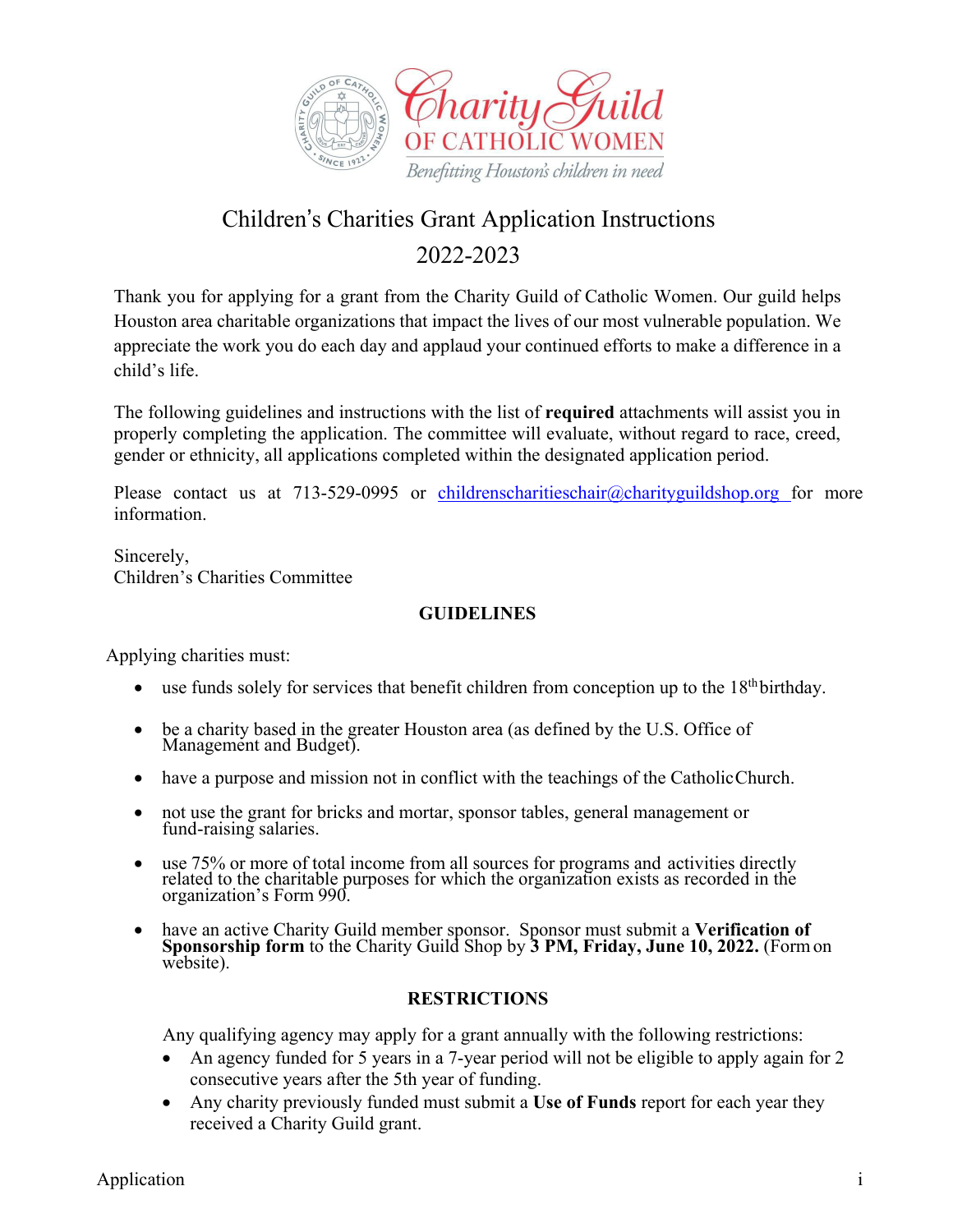#### **DEADLINE**

Applications may be mailed to:

Charity Guild of Catholic Women Attention: Chair of Children's Charity Committee 1203 Lovett Blvd. Houston, TX 77006 **Or** Hand deliver to the shop Wednesday-Saturday, 10 – 3

 **Must be received no later than**

#### **Wednesday, June 15, 2022, 3:00pm**

**Incomplete or late applications will not be considered for funding.**

## **INSTRUCTIONS**

#### **Complete 4 Page Application as follows:**

- Name your Charity Guild sponsor **only** in the blank on page 1 of application.
- Complete pages 2-3 of the application; mark "N/A" if not applicable.
- On page 3, in the space provided, include a Mission Statement. Discuss how this Grant request aligns with the mission.
- On page 3, in the space provided, indicate how volunteers are used**.**
- On page 4, in the space provided, describe the **specific use** of requested funds.
- On page 4, enter the **name of the CEO or Executive Director**
- **Have CEO or Executive Director sign on page 4 of application** verifying that he/she has read and approved the grant request.

## **REQUIRED ATTACHMENTS**

- Submit **two (2) complete sets** of the Application and all required Attachments.
- IRS  $501(c)(3)$  tax determination letter of the organization
- Most recent IRS Form 990, including Schedule A and **all supporting schedules**
- Most recent audited financial statement; **or** unaudited financial statement
- Statement from the Board of Directors, signed by CEO, explaining why no audit is provided
- Current operating budget for the agency
- **Operating budget specific for this grant request (on separate page)**
- Financial information of the parent organization and the financial relationship to the designated charity, if applicable
- List of current donors
- List of current Officers and Board of Director